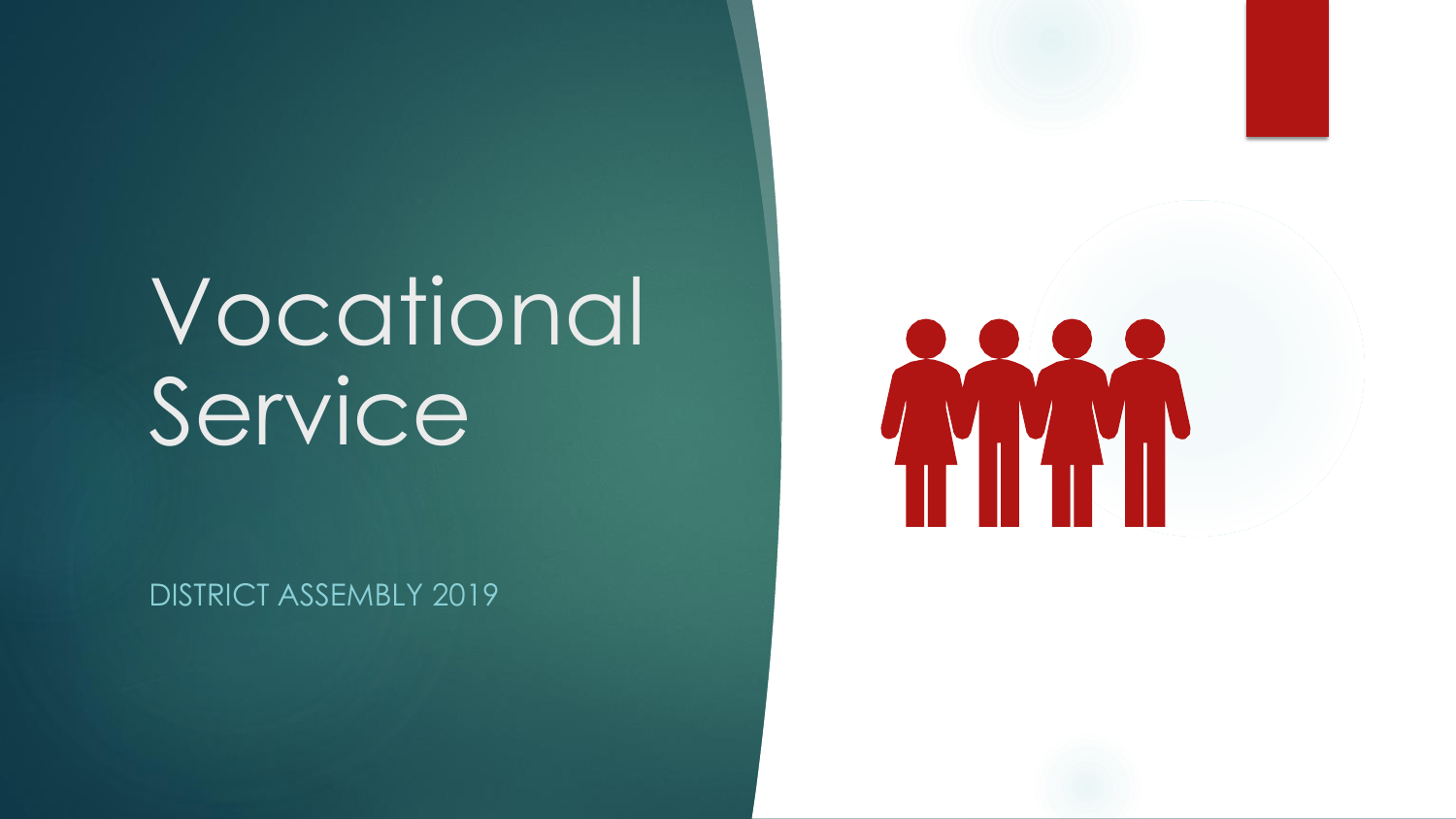# Through Vocational Service we:



**SERVE OTHERS** BY USING OUR UNIQUE SKILLS TO ADDRESS COMMUNITY NEEDS

**EMPOWER OTHERS** THROUGH

TRAINING, SKILL & PROFESSIONALDEVELOPMENT

**INSPIRE OTHERS** TO ACT WITH INTEGRITY BY FOLLOWING ROTARY'S GUIDING PRINCIPLES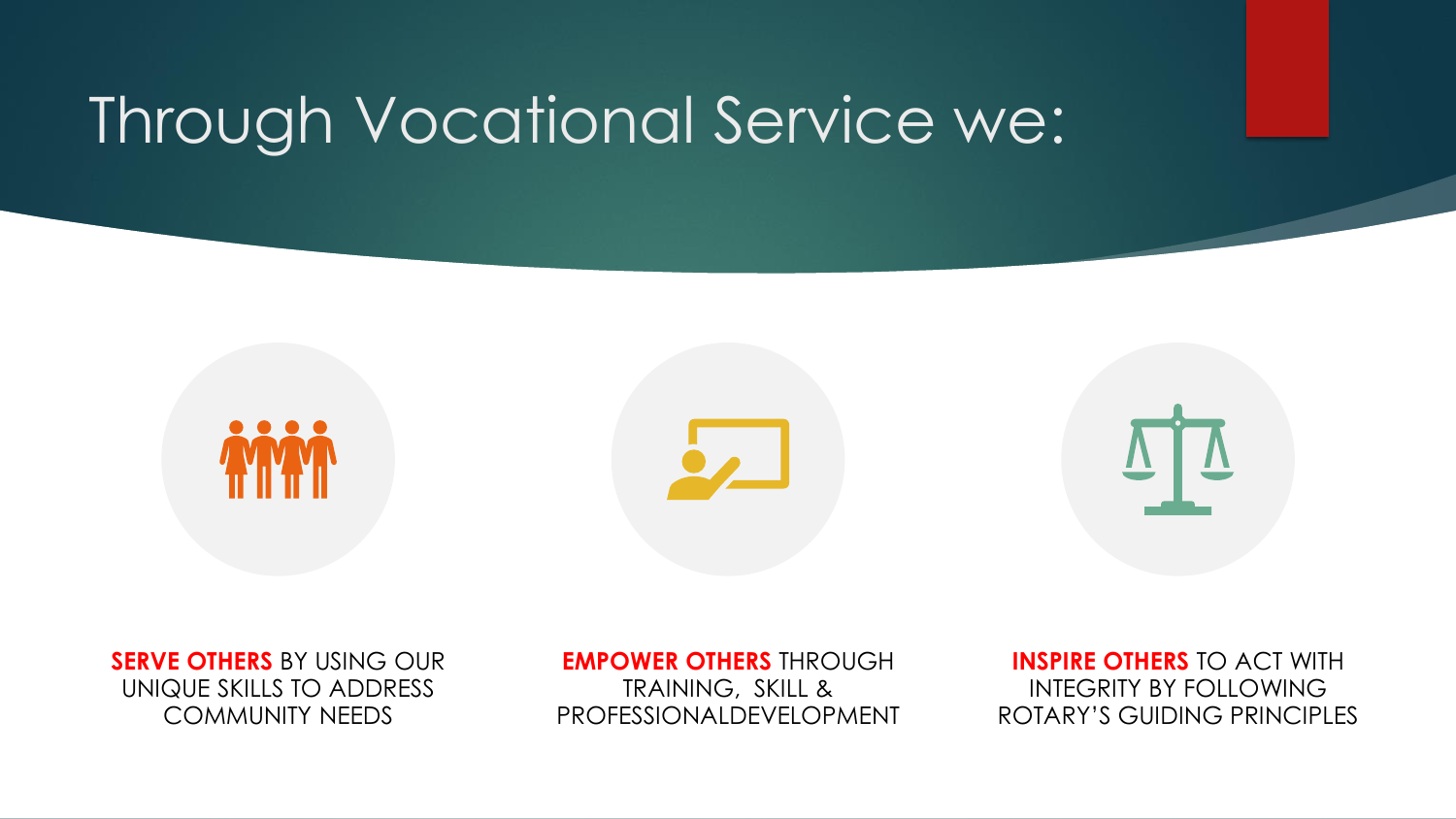VS Director 2019/2020

*What I would like to understand from today….* 1. **How do Clubs view Vocational Service?** 

2. What areas of Vocational Service do Clubs want to focus on - *to Serve others; to empower others; to inspire others?*

3. **What are Clubs currently doing? What do they aspire to do in Vocational Service?**

4. **What can District do to assist Clubs achieve their aspirations for Vocational Service**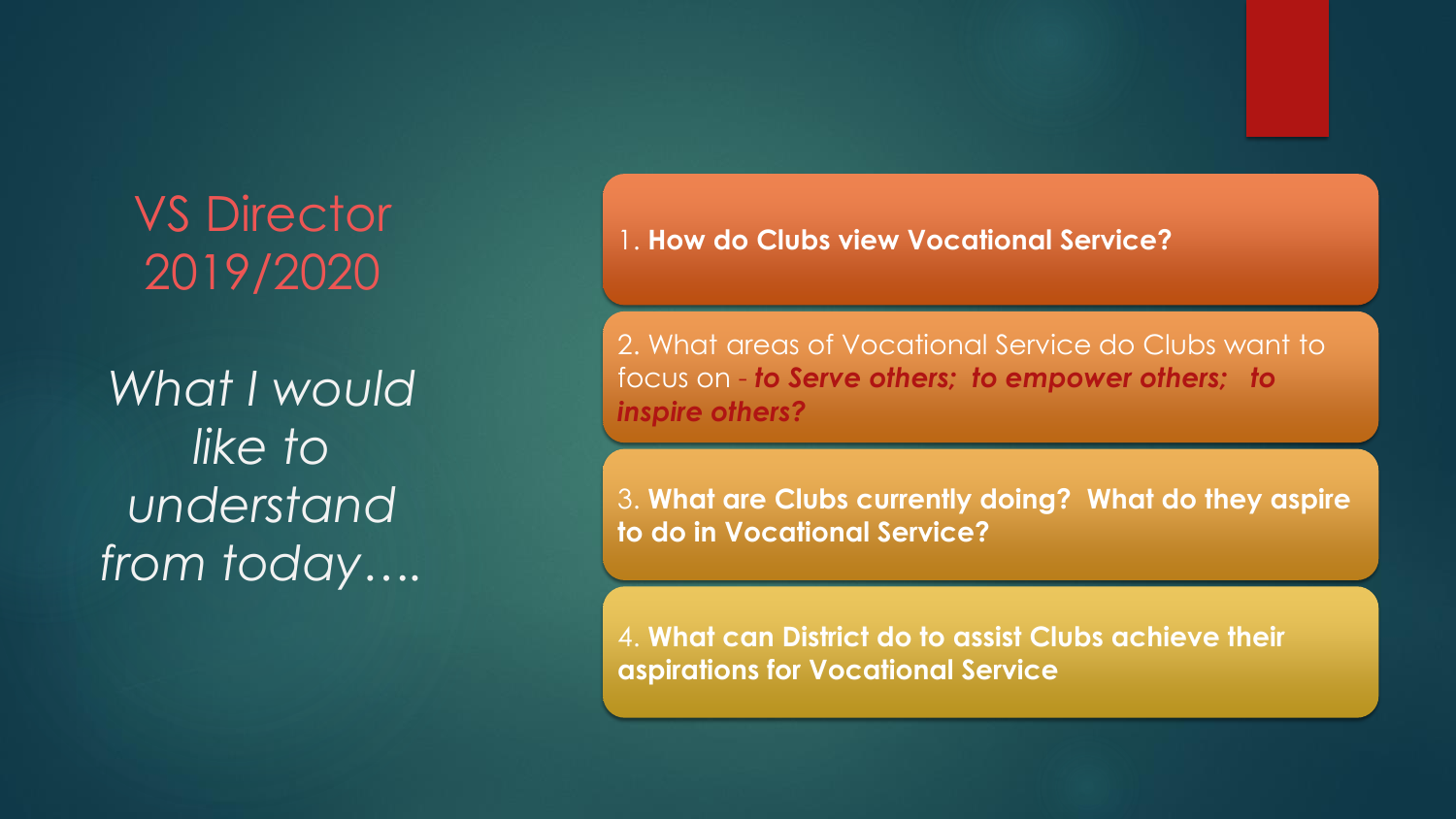## Vocational Service Suggestions



## **Develop**

Develop a new service project built on your club member's vocational skills



## **Partner**

Partner with other clubs or external organisations to set up new service programs

## **Develop**

Develop a **Vocational Training Team** Project

Develop a **Vocational Visits** program,



**Sponsor** Sponsor a **vocational exchange**

**Promote**

Promote volunteerism in your community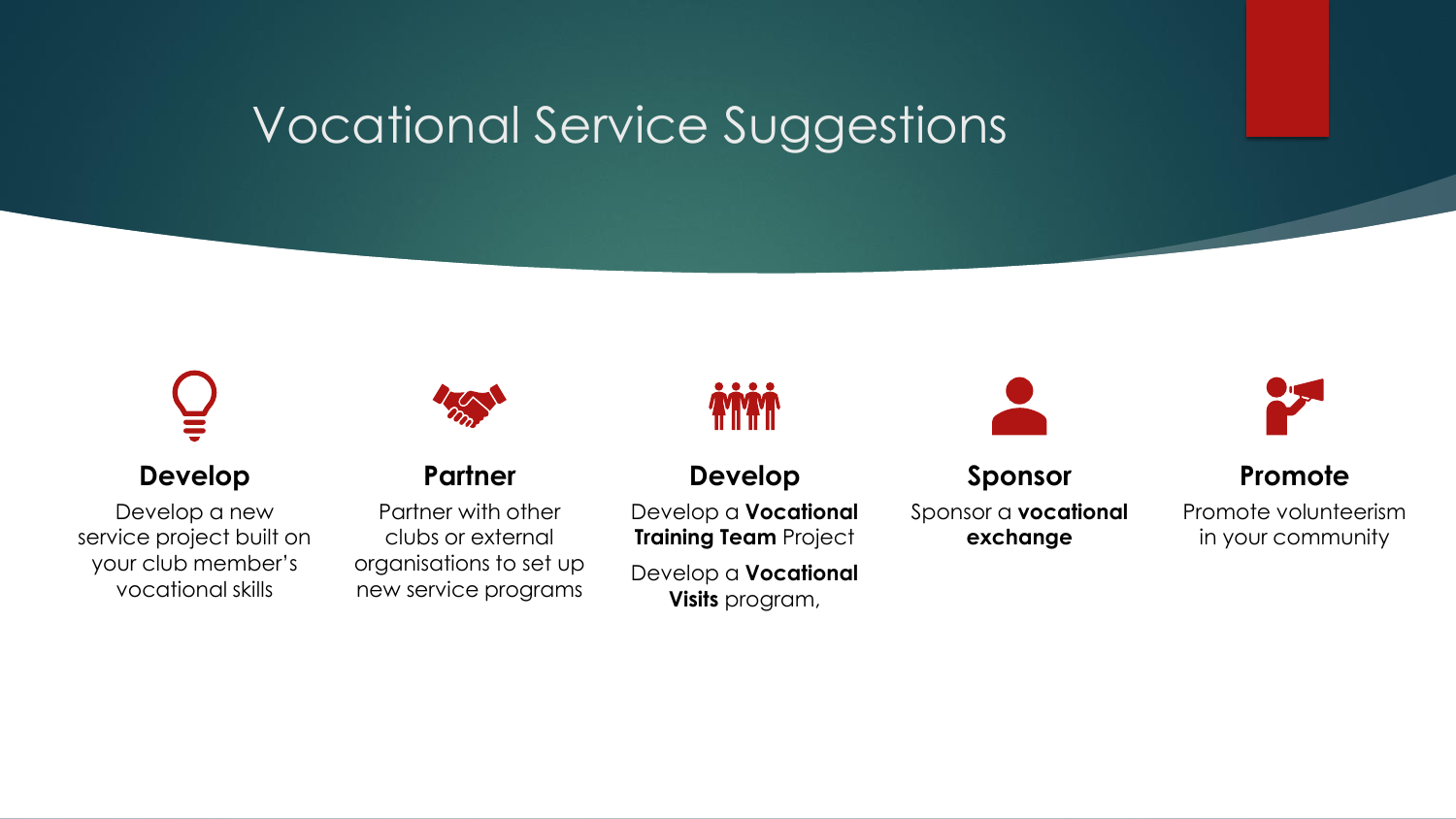*Be collective*  (Skillsbank) How to uncover the talent in your own Club





The idea was born out of a frustration that "there are unknown knowns" and untapped resources across our District and in our communities

**THEY** 

We are not good at uncovering the talent in our own clubs and even worse at sharing them between clubs



We are too often unaware of work being done by others



Online tools exist for connecting communities within and outside Rotary and for connecting volunteers with projects

The best we have found so far is "Be Collective" which is currently being used by Central Melbourne.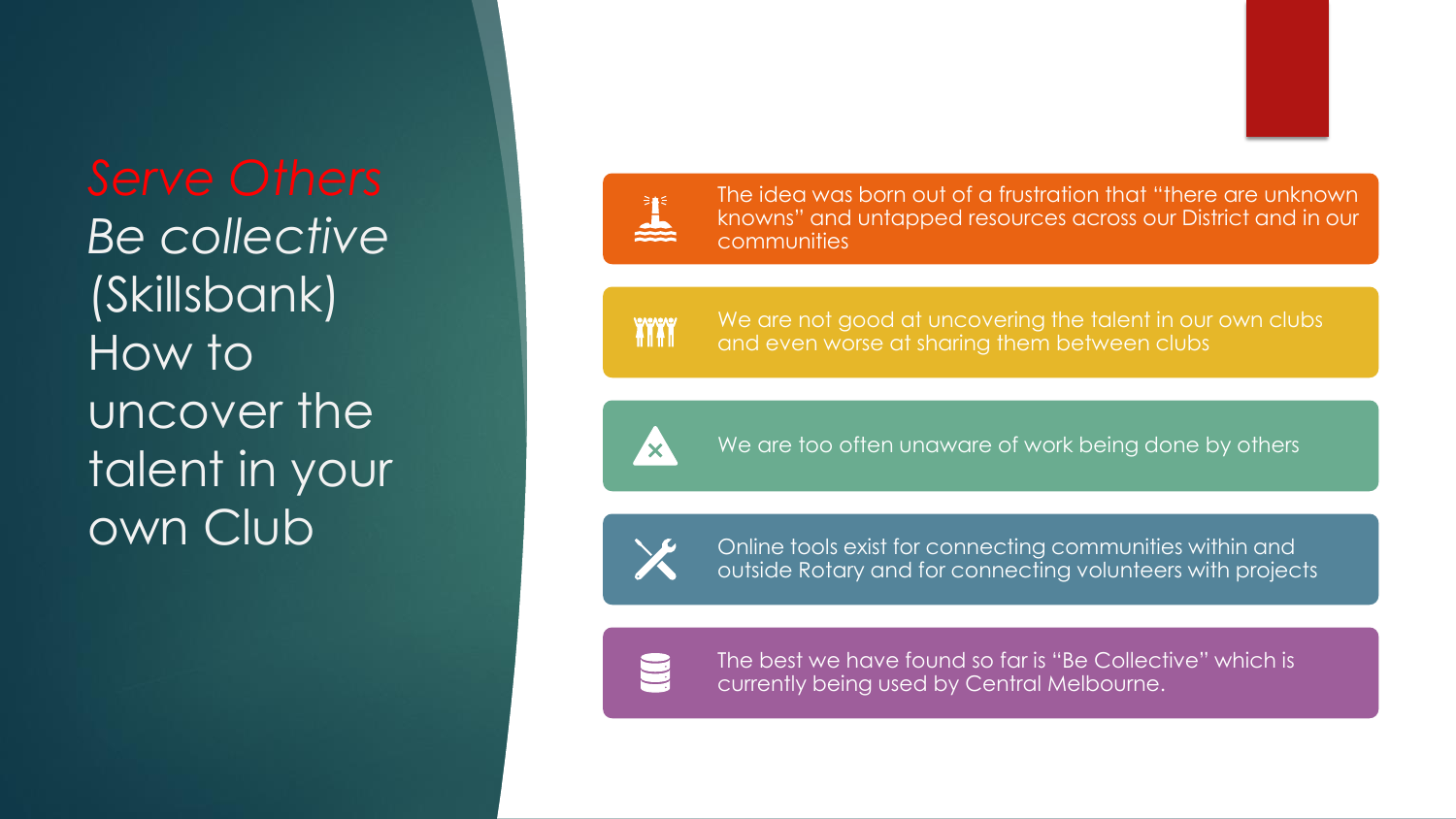Victoria Police **Leaders Mentoring** Program

Professional development for Senior Sergeants across Victoria

5 Rotary Districts involved

A twelve month program matching experienced Rotarians with selected S/S candidates

Aimed at building skills in community engagement and leadership in a service environment

Mentors benefit as much as mentees

Ideal mentor is an experienced Rotarian with a business background, interest in developing others

Selection of Rotary mentors starts in August each year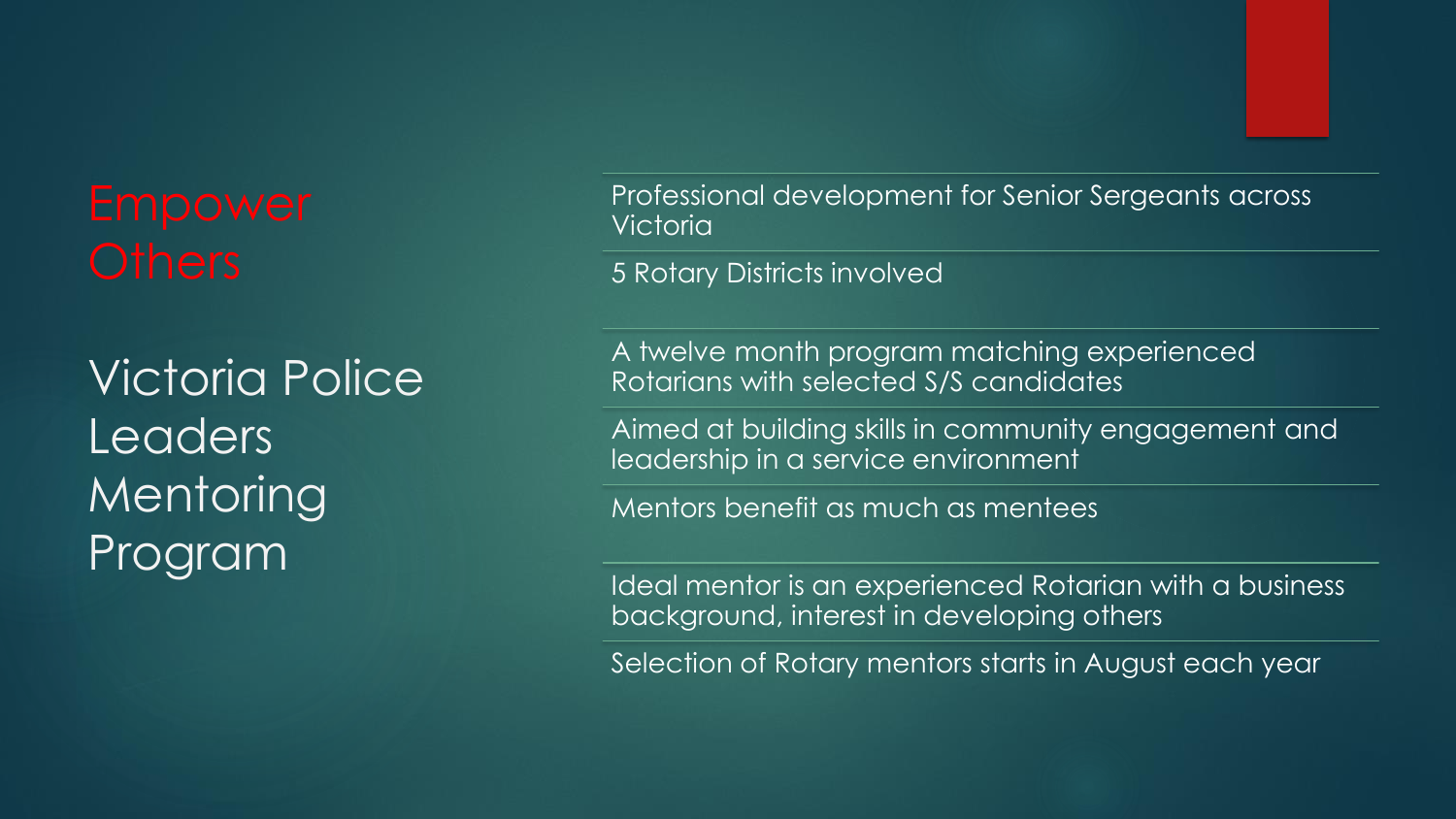Ambulance Victoria (AV) Mentoring Program

- Commenced in May 2019 this program involves all Victorian Rotary Districts.
- As with VicPol, it is a structured 12 month development program that matches an Ambulance Victoria mentee with a Rotary mentor in order to further develop the AV members' leadership skills relevant to their role in the service.
- Experienced Rotarians in D9800 who also have a business background and an interest in personal and professional of others are encouraged to apply to become a mentor in the 2020 program which commences in May 2020.
- Online application forms will be sent to Clubs in February 2020.
- Mentors are also sought from clubs in other Victorian Districts depending on the mentee's work location.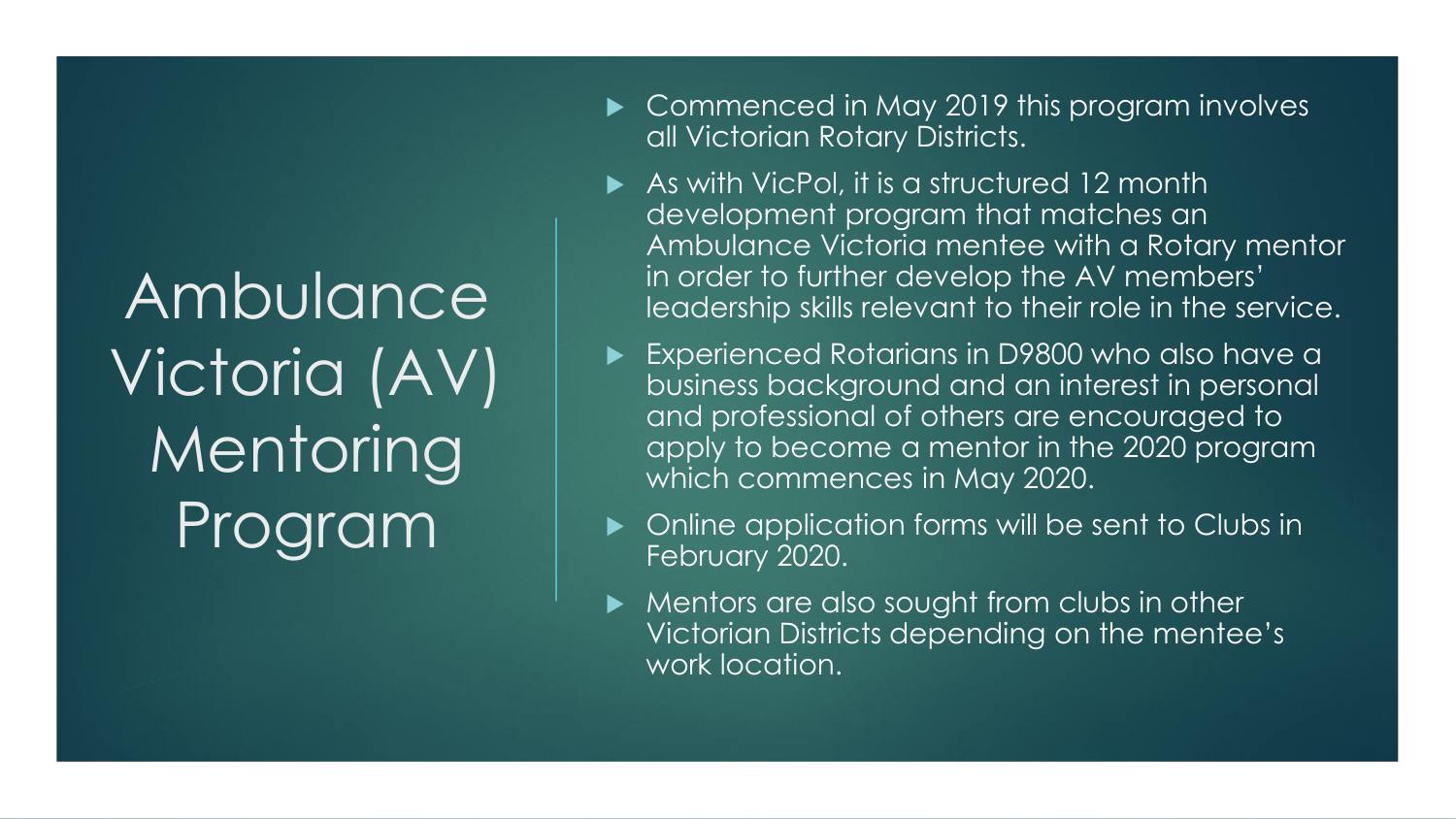# What is Mentoring?

"a relationship between two individuals based on a mutual desire for development towards career goals and objectives"

"supports and encourages people to manage their own learning so they may develop their skills, improve their performance and realise their potential, becoming the person they want to be."

"emphasis is on the personal insights and intellectual challenge to be gained through interaction with a mentor. It is expected that the mentee will lead the relationship........"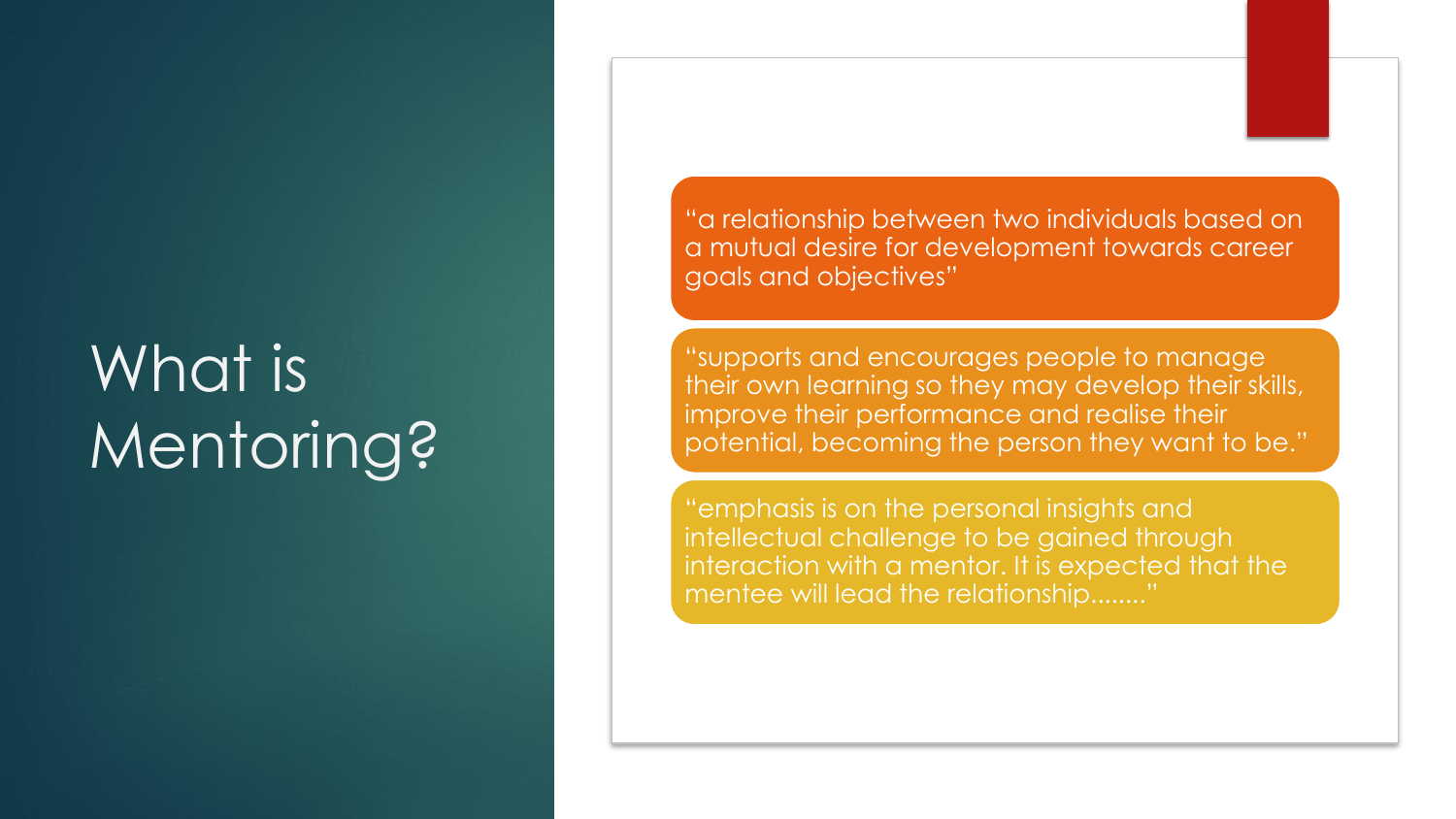## Yarra Bend Rotary – Train the Mentor Program

**THE** 

儒

Kicked off in 2011 to meet community demand for mentoring

To ensure Rotarians were "mentor ready"



Framework for members with informal mentoring experience to formalise their knowledge

Demonstrate how mentoring operates in terms of governance and relevance to club programs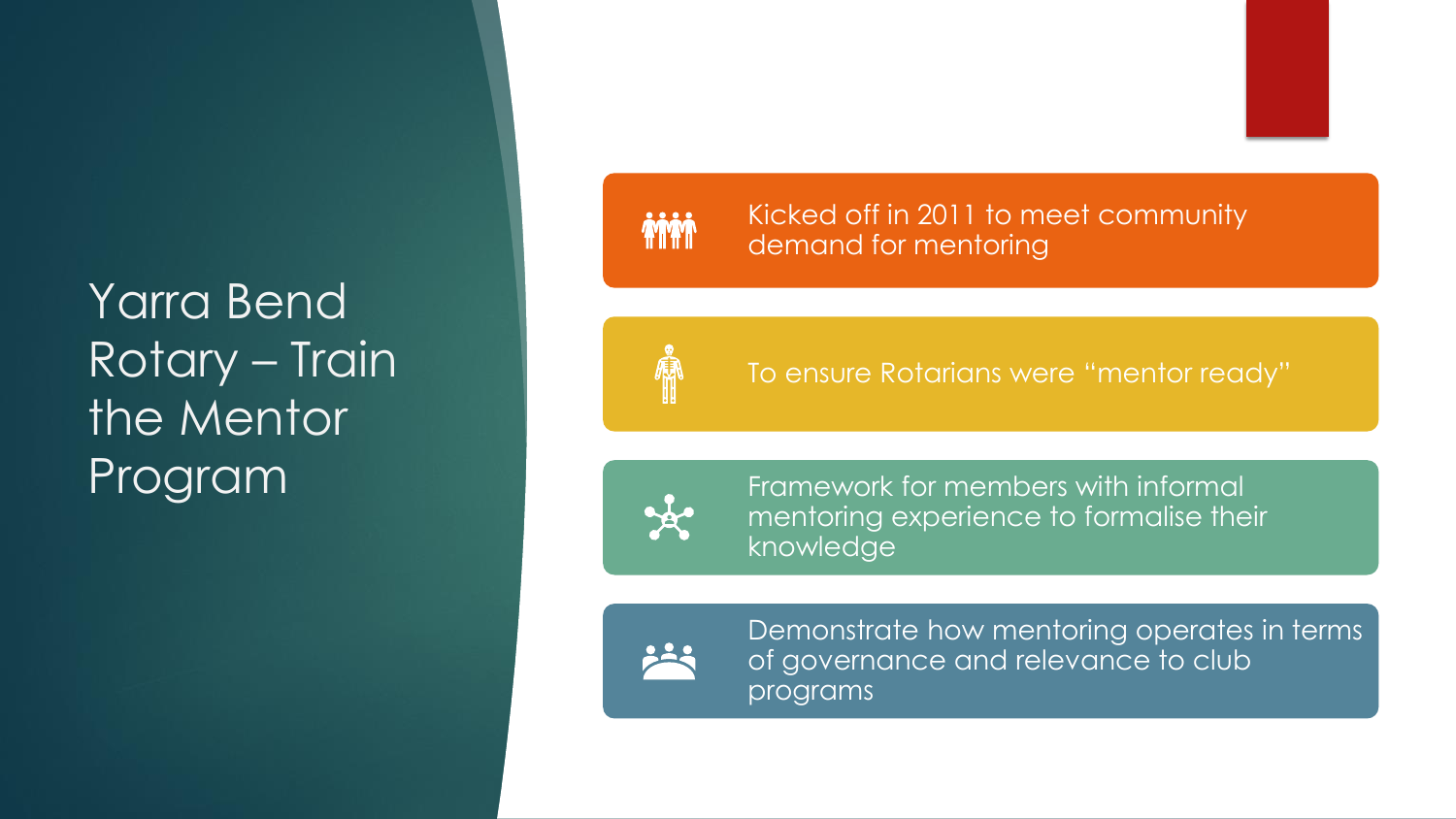New **Generations** Service<sup>1</sup> Exchange

New program of Rotary International

Short term customizable program for tertiary students up to age 30, as individuals or in groups

Building professional skills and gaining international experience

疆 Few weeks to 6 months and not necessarily reciprocal

 $\overline{B}$ Home hosting as for Youth Exchange, work placement similar to GVE, costs may be shared between participating clubs or districts

Governance arrangements similar to Youth Exchange but without  $\sqrt{10}$ to complexities of new child protection regulations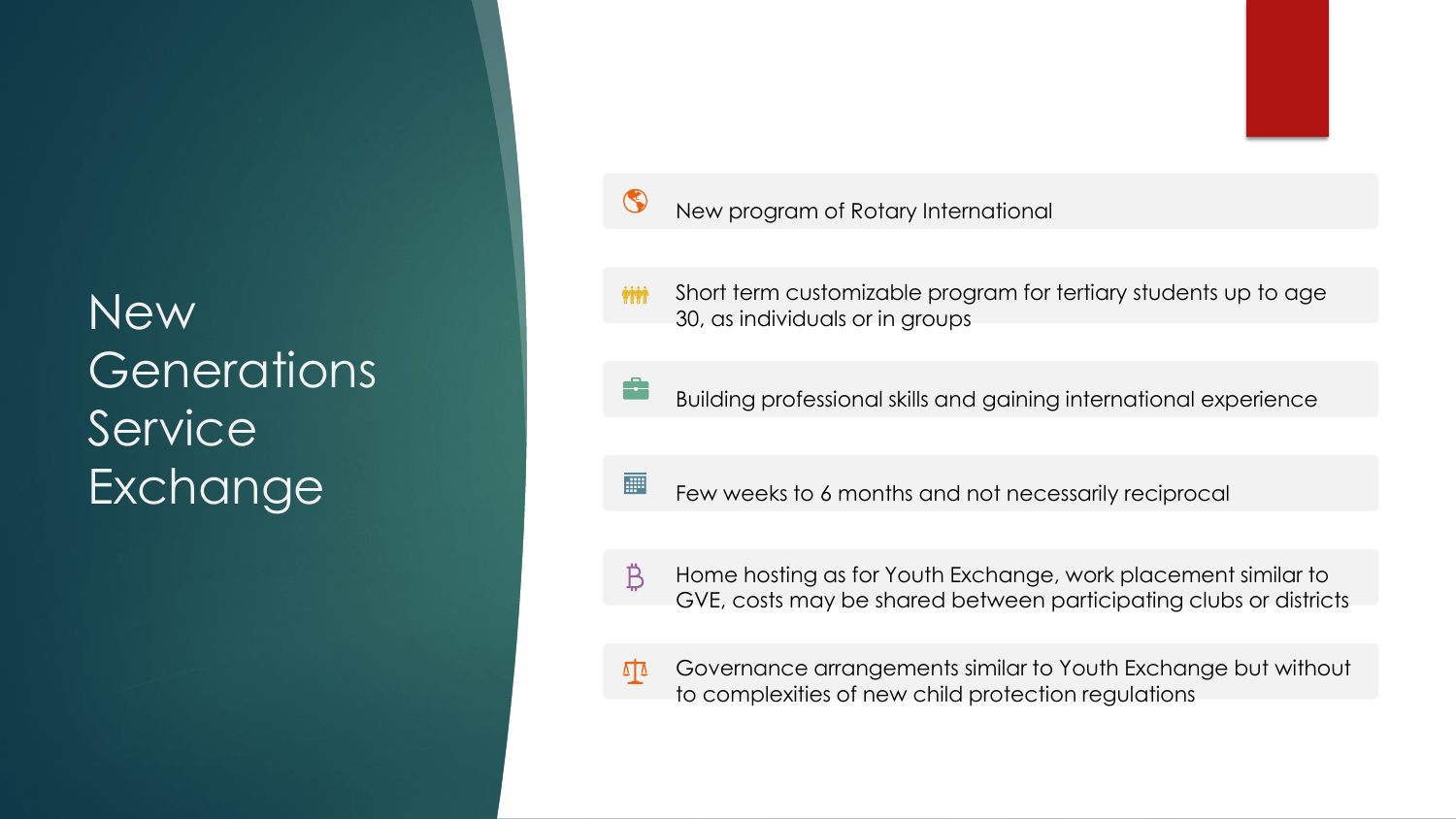## **Vocational Training Teams**

A group of professionals travelling abroad to train local professionals and learn themselves **Age** 

- 炒 A successful VTT increases the capacity of the host community to solve problems and improve quality of life
- Not necessarily Rotarians, funded by District or Global grants. Teams share a common purpose in one of the **irimi** Rotary Foundation's six areas of focus
- $\frac{1}{2}$ Clubs, Clusters or Districts can initiate a VTT

Chair; IPDG Julie Mason (Wyndham) $\mathbf{\Psi}$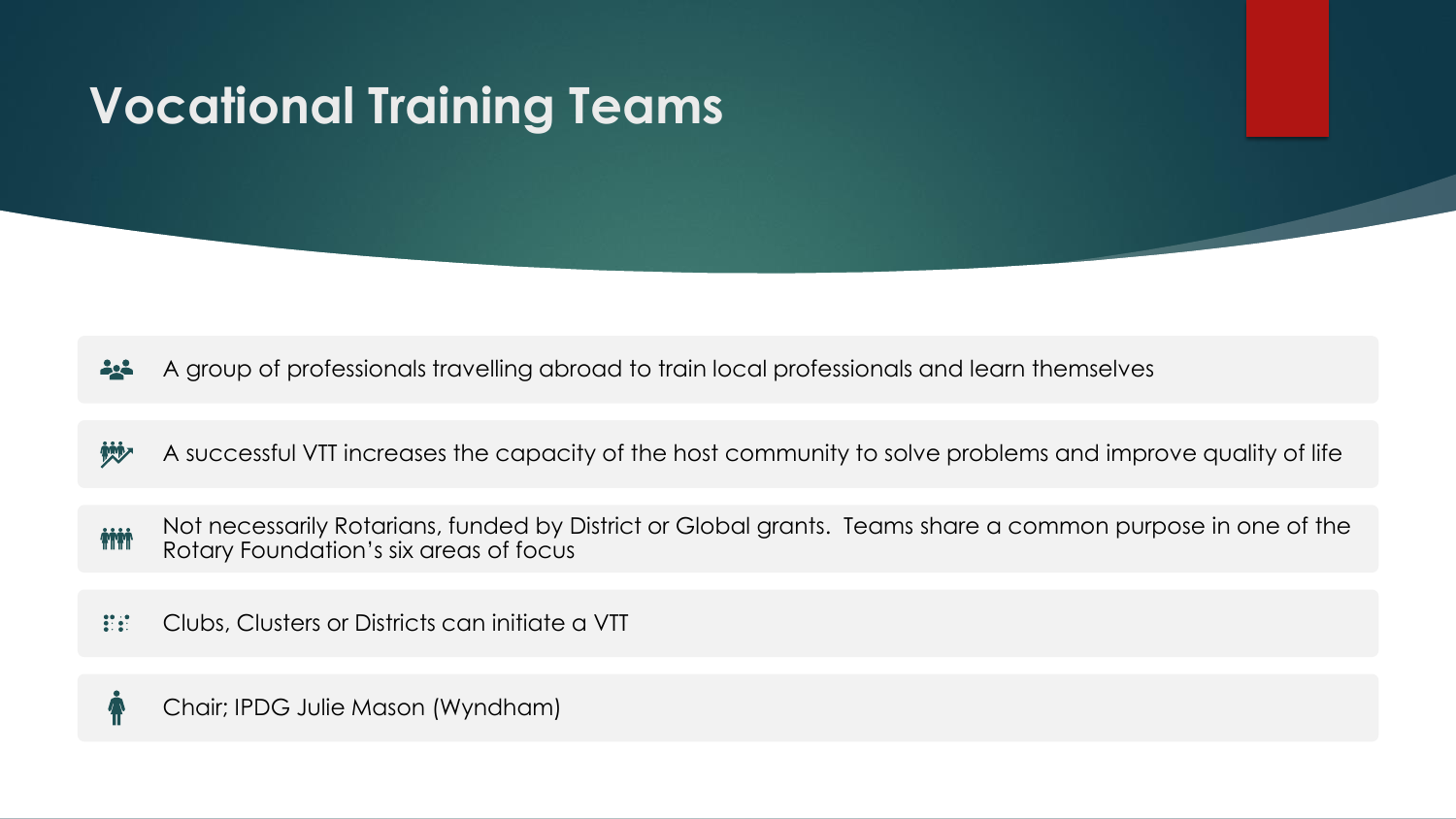# Vocational Exchanges

Replaces the old Group Study/Vocational Exchange

Club driven, usually international,

Building capability in areas of need

Must have clearly defined objectives

One or two participants, flexible duration, incoming or outgoing, but not necessarily reciprocal

Can apply for District Grants

Standard governance protocols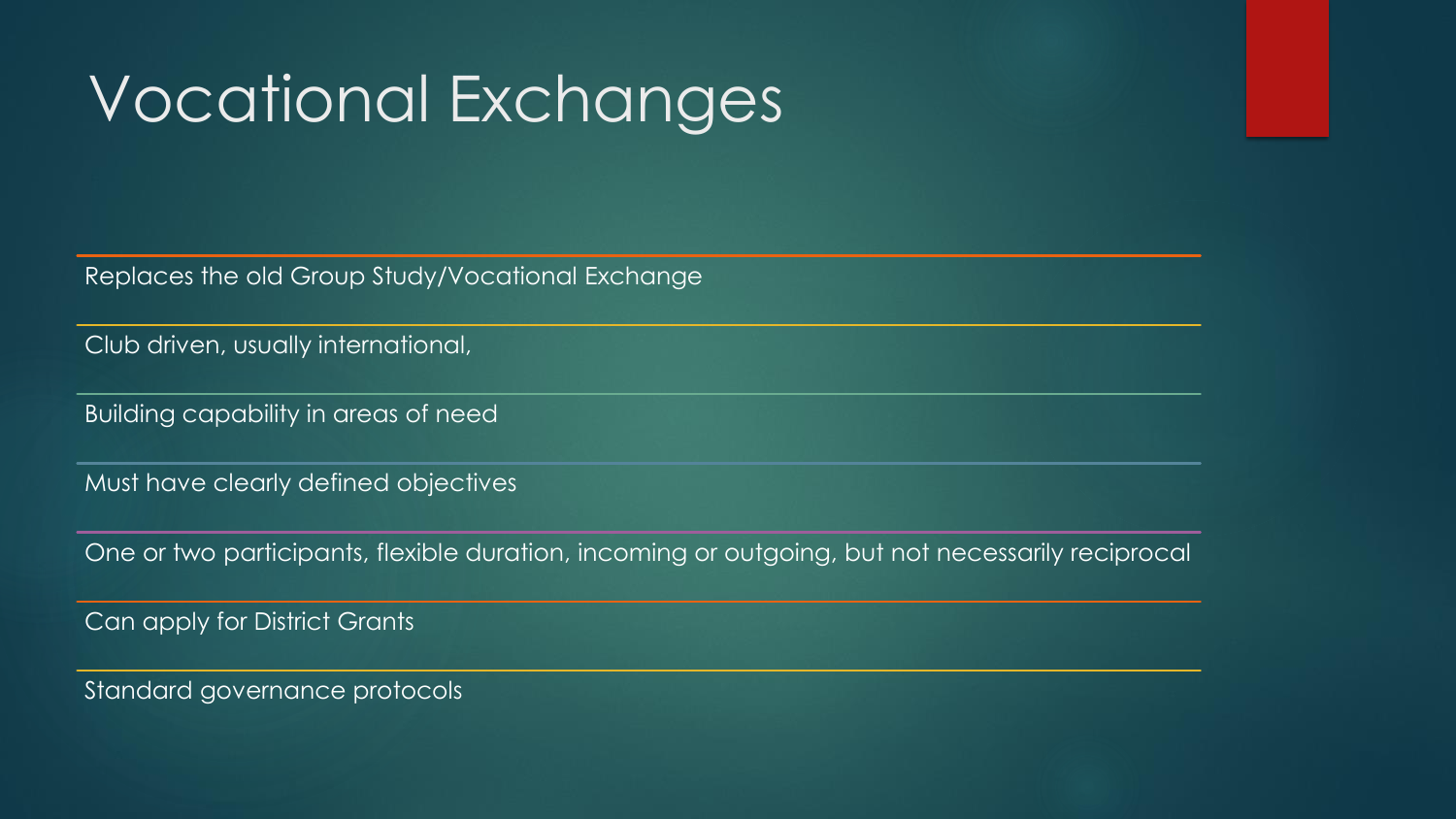## A Vocational Exchange Example;

Sponsored by Rotary Club of Kew

Associated with RC Kew and RC Glenferrie Sumba Eye Program

Relied on well established relationships

Brought two nurses from Sumba in Indonesia to Melbourne for 11 days

Hosted by local optometric practices, colleges and hospitals

Total cost \$5400, of which Foundation provided \$1800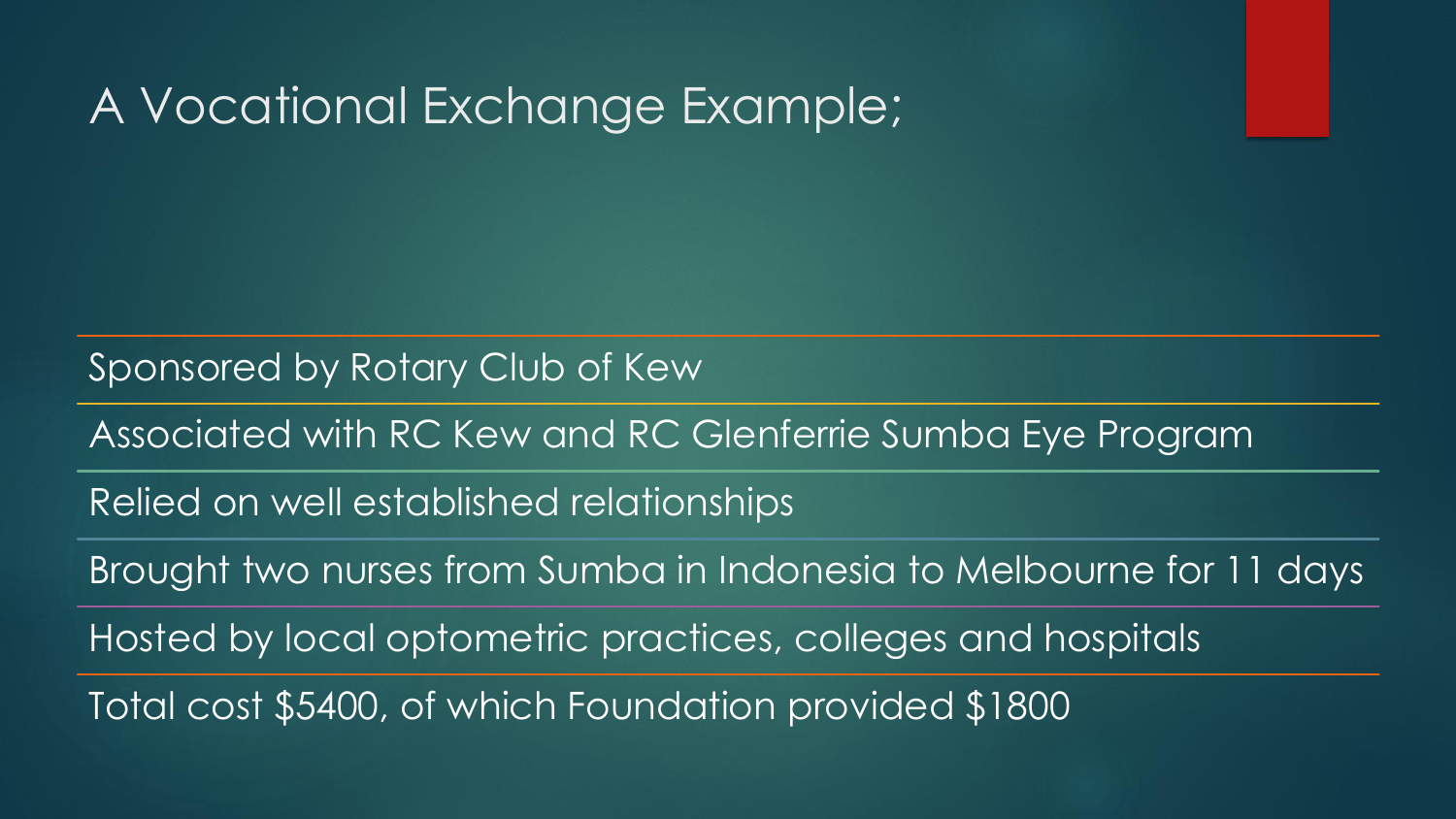# Vocational Visits



Provide meaningful vocational experiences for participants in a flexible format.



Typically organised by clubs, Vocational visits are developed in conjunction with an overseas club or district, have a clearly defined service objective in one of the Rotary Foundation's areas of focus.



Visits may be incoming, outgoing or both in a reciprocal arrangement.



Such visits may lay the groundwork for a Vocational Training Team.



District provides support in appropriate governance standards and Rotary Foundation grants may be available to complying programs to help defray the costs.



**Contact – Alan Seale (Central Melbourne)**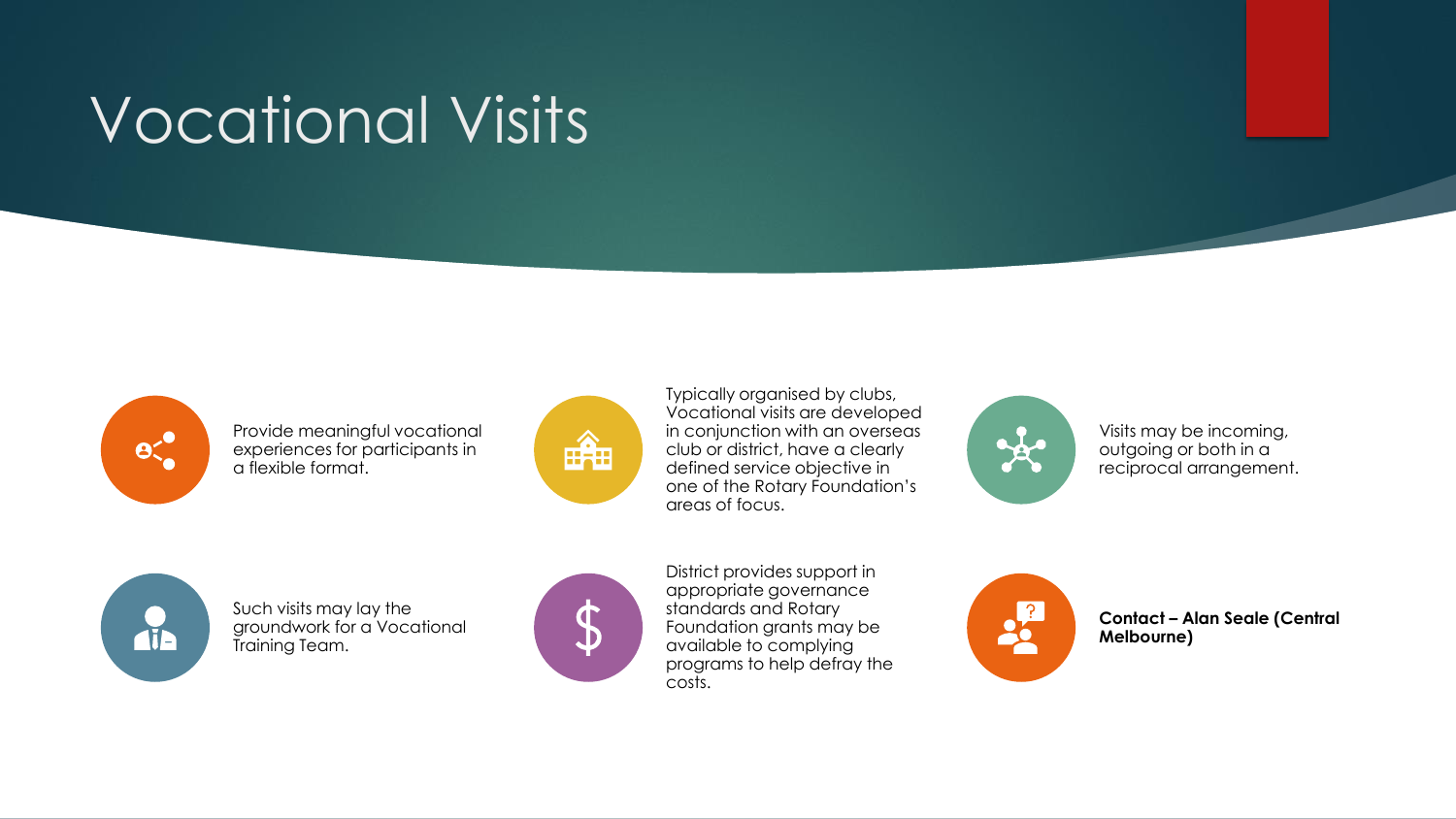# To Inspire Others - Suggestions



Business Excellence Awards in your community



Create an Ethical Dilemma of the Month competition



Hold a "Ethics in Business" breakfast function



Four way test case study/debate twice per year



Promote the Rotary Code of **Conduct**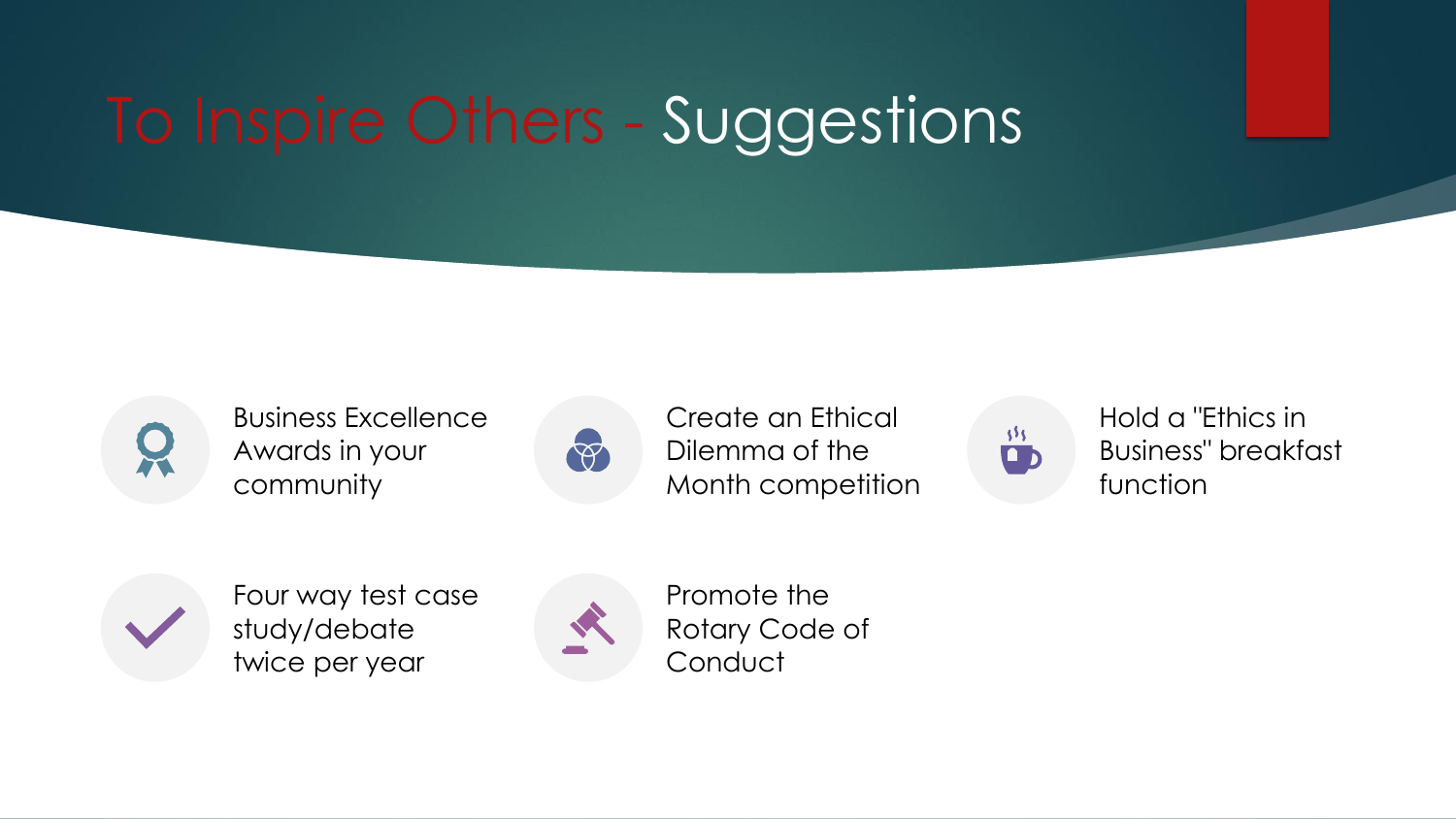Relevance of *the 4Way Test* to business & the workplace

 "When we as a people, a free people, go wobbly on the truth, even on what may seem to be the most trivial of matters, we go wobbly on America" Tillerson said. •

 "If we do not as Americans confront the crisis of ethics and integrity in our society among our leaders in both public and private sector, and regrettably at times in the non-profit sector, then American democracy as we know it is entering its twilight years"

Sounds familiar??